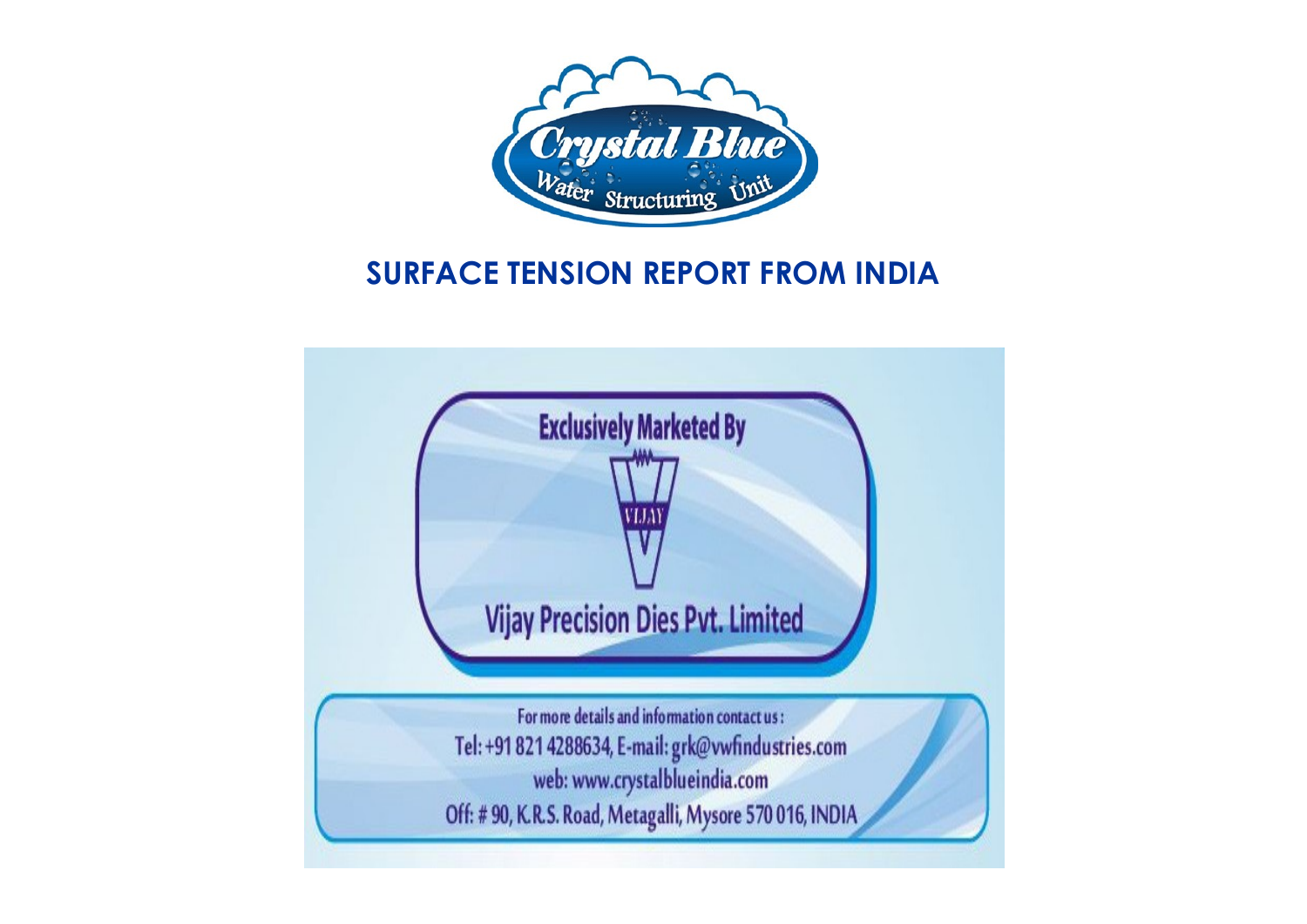

### **CENTER OF EXCELLENCE - INDUSTRIAL / HOME TEXTILES**

**Department of Textile Technology/Automobile Engineering Promoted by Ministry of Textiles - Government of** 

**INDIA.** PSGiTech Campus, Avinashi Road, Neelambur, Coimbatore-641 062 Tel: 0422 3933 250-252 Fax: 0422 2573833 E-ma[il:testing.int@gapps.psgtech.ac.in](mailto:testing.int@gapps.psgtech.ac.in)

# **TEST REPORT**

**Report No: 669 Report Date:** 10.12.2015

**Name of the Customer:** M/s.Vantex Ltd,Coimbatore **Description of the Sample:** Water **Sample Received Detail:** COE/12/15/669 DT:10.12.2015 **Type of test:** Surface Tension

#### **TEST RESULTS:**

| S.No | Sample         | <b>Surface Tension (mN/m)</b> |
|------|----------------|-------------------------------|
|      | 1-Befor Filter | 58.0                          |
|      | 2-After filter | 48.3                          |

**QA1 VMK**

**Tested by Technical Manager**

This is computer generated report no need ofsignature

**Important:**



This Report is strictly CONFIDENTIAL. Its use for publicity, arbitration or as evidence in legal disputes is forbidden. The results relate only to the sample supplied by the cust

## **2 Surface Tension Report Vijay**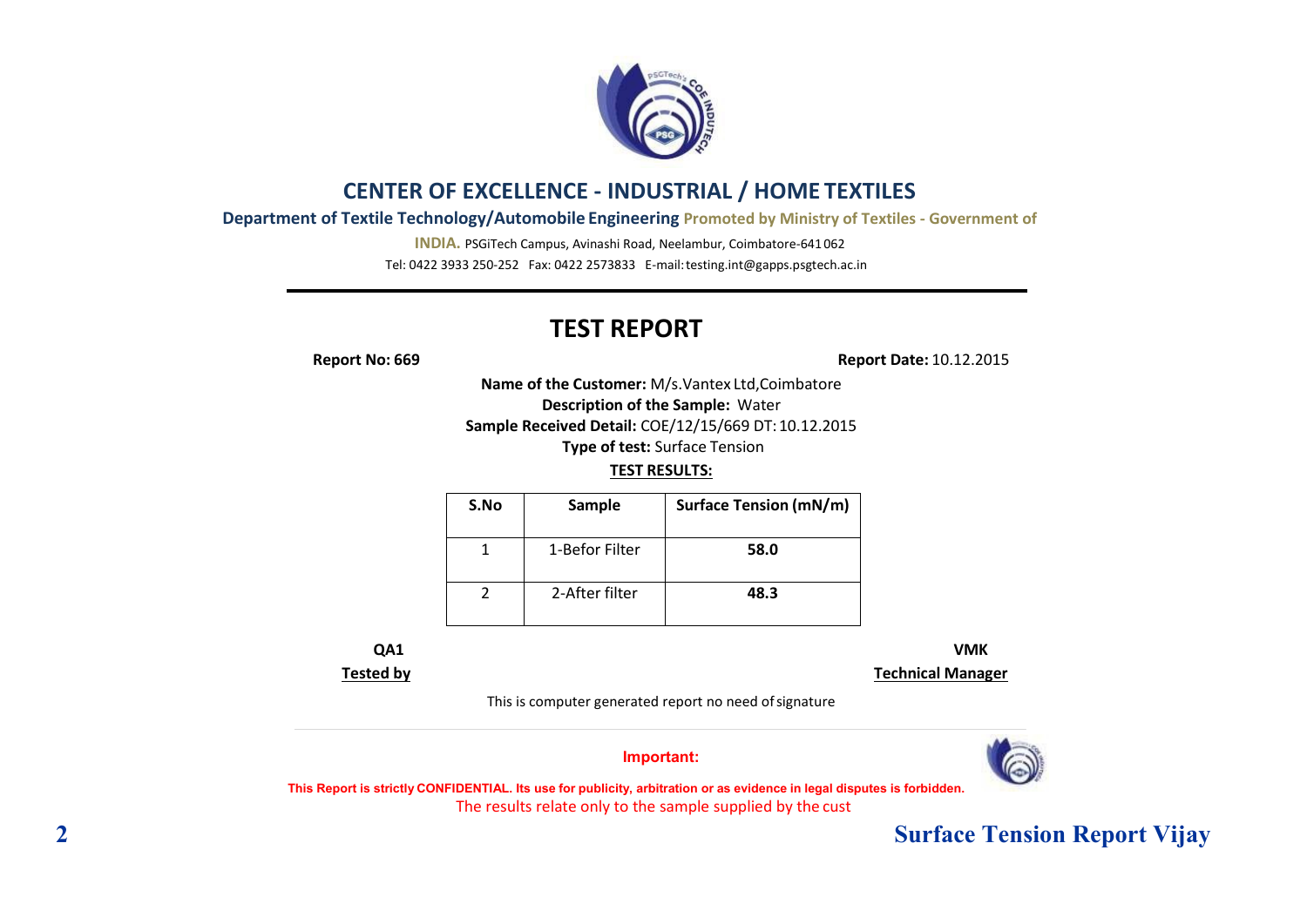### **SAMPLE ONE -**

# **UNSTRUCTURED WATER - Before going through Crystal Blue Ent Water Structuring Unit**

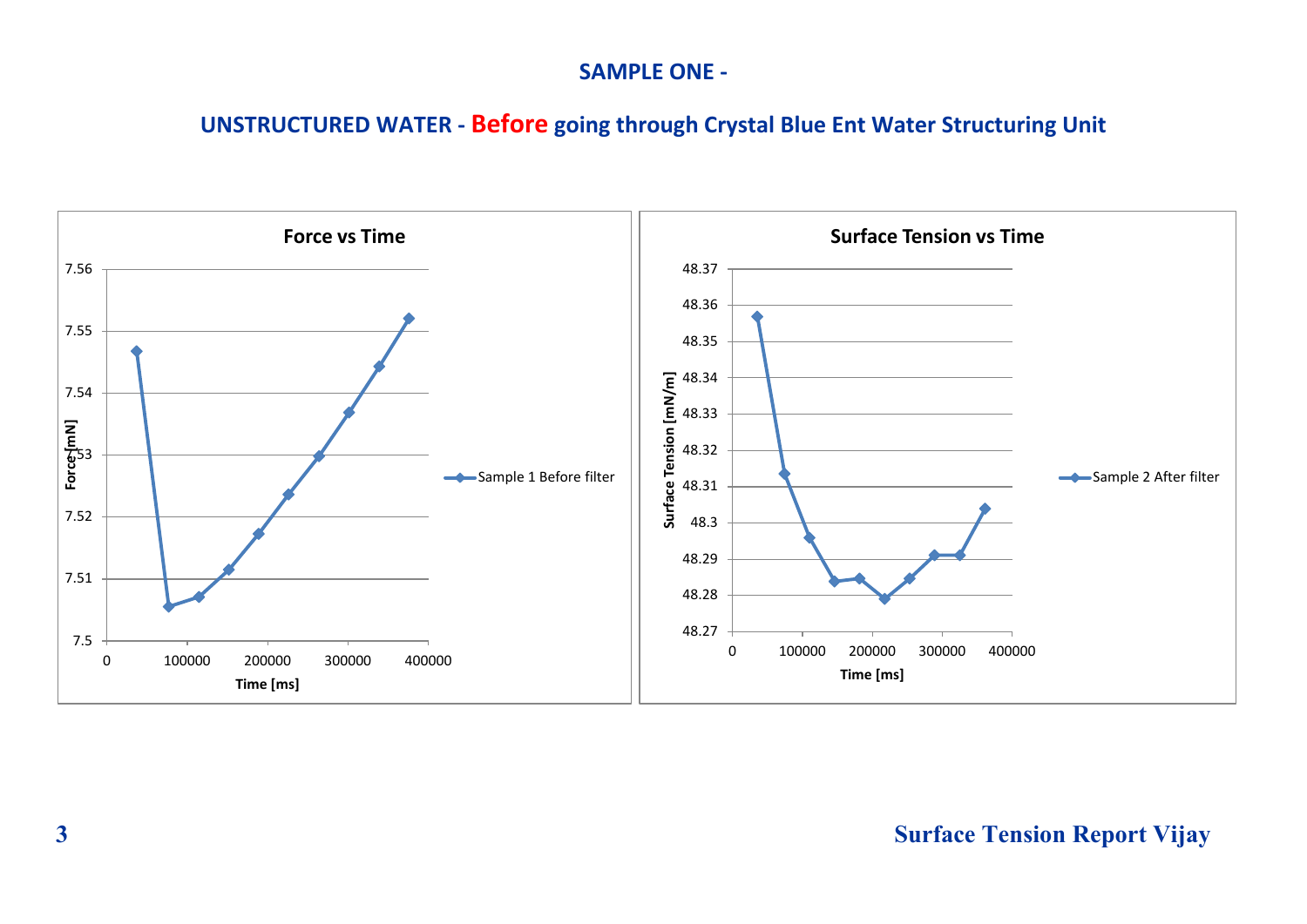|                | A                                    | B                                                                                                                                            | $\mathsf{C}$ | D | E     | F                                                                                            | G               | H                |                  |                      | K       |                 | M               | N | 0 |
|----------------|--------------------------------------|----------------------------------------------------------------------------------------------------------------------------------------------|--------------|---|-------|----------------------------------------------------------------------------------------------|-----------------|------------------|------------------|----------------------|---------|-----------------|-----------------|---|---|
|                | Measurement "Sample 1 Before filter" |                                                                                                                                              |              |   |       |                                                                                              |                 |                  |                  |                      |         |                 |                 |   |   |
| $\overline{2}$ |                                      |                                                                                                                                              |              |   |       |                                                                                              |                 |                  |                  |                      |         |                 |                 |   |   |
| 3              | Configuration                        |                                                                                                                                              |              |   | ID    | Time [ms] Force [mN Mass [g] Surface Te Avg. SFT [mN/r Std.Dev. S Lamella H Temperature [°C] |                 |                  |                  |                      |         |                 |                 |   |   |
|                | Liquid:                              | Water                                                                                                                                        |              |   | 0     |                                                                                              | 37140 7.546806  |                  | 0.76956 58.08071 |                      |         |                 | 3.581 25.82741  |   |   |
| 5              | Solid/Probe:                         | Krüss Standard Ring<br>Air                                                                                                                   |              | 0 | 77017 | 7.50552                                                                                      |                 | 0.76535 57.73814 |                  |                      |         | 3.4308 25.84927 |                 |   |   |
| 6              | Gas phase:                           |                                                                                                                                              |              |   | 0     | 114609                                                                                       | 7.507089        |                  | 0.76551 57.75116 |                      |         |                 | 3.4198 25.87854 |   |   |
| $\overline{7}$ |                                      |                                                                                                                                              |              |   | 0     |                                                                                              | 151761 7.511502 |                  | 0.76596 57.78777 |                      |         | 3.429           | 25.912          |   |   |
| 8              | <b>Procedure Parameters</b>          |                                                                                                                                              |              |   | C     | 188899                                                                                       | 7.517288        |                  | 0.76655 57.83577 | 57.83870951 0.140488 |         |                 | 3.4382 25.93725 |   |   |
| 9              | CompDevices                          | K100                                                                                                                                         |              |   | 0     | 226075                                                                                       | 7.523662        |                  | 0.7672 57.88866  | 57.80029881 0.062251 |         |                 | 3.4473 25.94713 |   |   |
|                | 10 ScriptName                        | <b>K1HRSS</b>                                                                                                                                |              |   | C     | 264066                                                                                       | 7.52984         |                  | 0.76783 57.93992 | 57.84065461          | 0.07581 |                 | 3.4167 25.95799 |   |   |
|                | 11 DetectionSpeed [mm/min]           | 6                                                                                                                                            |              |   | 0     | 301370                                                                                       | 7.536901        |                  | 0.76855 57.99851 | 57.89012541 0.083158 |         |                 | 3.4351 25.97708 |   |   |
|                | 12 DetectionSensitivity [g]          | 0.005                                                                                                                                        |              |   | 0     | 338961                                                                                       | 7.544354        |                  | 0.76931 58.06036 | 57.94464458 0.088464 |         | 3.4245          | 25.9966         |   |   |
|                | 13 SearchSpeed [mm/min]              | 6                                                                                                                                            |              |   | 0     |                                                                                              | 375908 7.552101 |                  | 0.7701 58.12466  | 58.00242303          | 0.09376 | 3.4433          | 26.0197         |   |   |
|                | 14 SearchSensitivity [g]             | 0.005                                                                                                                                        |              |   |       |                                                                                              |                 |                  |                  |                      |         |                 |                 |   |   |
|                | 15 MeasSpeed [mm/min]                | 3                                                                                                                                            |              |   |       |                                                                                              |                 |                  |                  |                      |         |                 |                 |   |   |
|                | 16 MeasSensitivity [g]               | 0.001                                                                                                                                        |              |   |       |                                                                                              |                 |                  |                  |                      |         |                 |                 |   |   |
|                | 17 ImmersDepth [mm]                  | 3                                                                                                                                            |              |   |       |                                                                                              |                 |                  |                  |                      |         |                 |                 |   |   |
|                | 18 Values                            | 10                                                                                                                                           |              |   |       |                                                                                              |                 |                  |                  |                      |         |                 |                 |   |   |
|                | 19 ValsForMean                       | 5                                                                                                                                            |              |   |       |                                                                                              |                 |                  |                  |                      |         |                 |                 |   |   |
|                | 20 StdDeviationSFT [mN/m]            | $\pmb{0}$                                                                                                                                    |              |   |       |                                                                                              |                 |                  |                  |                      |         |                 |                 |   |   |
|                | 21 Correction                        | $\mathbf{1}$                                                                                                                                 |              |   |       |                                                                                              |                 |                  |                  |                      |         |                 |                 |   |   |
|                | 22 ReturnDistance [%]                | 10                                                                                                                                           |              |   |       |                                                                                              |                 |                  |                  |                      |         |                 |                 |   |   |
|                | 23 EnableMassValues                  | FALSE                                                                                                                                        |              |   |       |                                                                                              |                 |                  |                  |                      |         |                 |                 |   |   |
|                | 24 Vessel                            | <binary></binary>                                                                                                                            |              |   |       |                                                                                              |                 |                  |                  |                      |         |                 |                 |   |   |
|                | 25 GravAccel [m/s <sup>2</sup> ]     | 9.80665                                                                                                                                      |              |   |       |                                                                                              |                 |                  |                  |                      |         |                 |                 |   |   |
|                | 26 AddScriptInfo                     | Name=K1HRSS,Version=3.2.2.3011,Date=31-AUG-2010,"Author=KRUSS GmbH, Hamburg","Company=KRUSS GmbH, Hamburg",Language=409h,Type=0,Certified=-1 |              |   |       |                                                                                              |                 |                  |                  |                      |         |                 |                 |   |   |
| 27             |                                      |                                                                                                                                              |              |   |       |                                                                                              |                 |                  |                  |                      |         |                 |                 |   |   |
|                | 28 Results                           |                                                                                                                                              |              |   |       |                                                                                              |                 |                  |                  |                      |         |                 |                 |   |   |
|                | 29 SFTAvg [mN/m]                     | 58.00242303                                                                                                                                  |              |   |       |                                                                                              |                 |                  |                  |                      |         |                 |                 |   |   |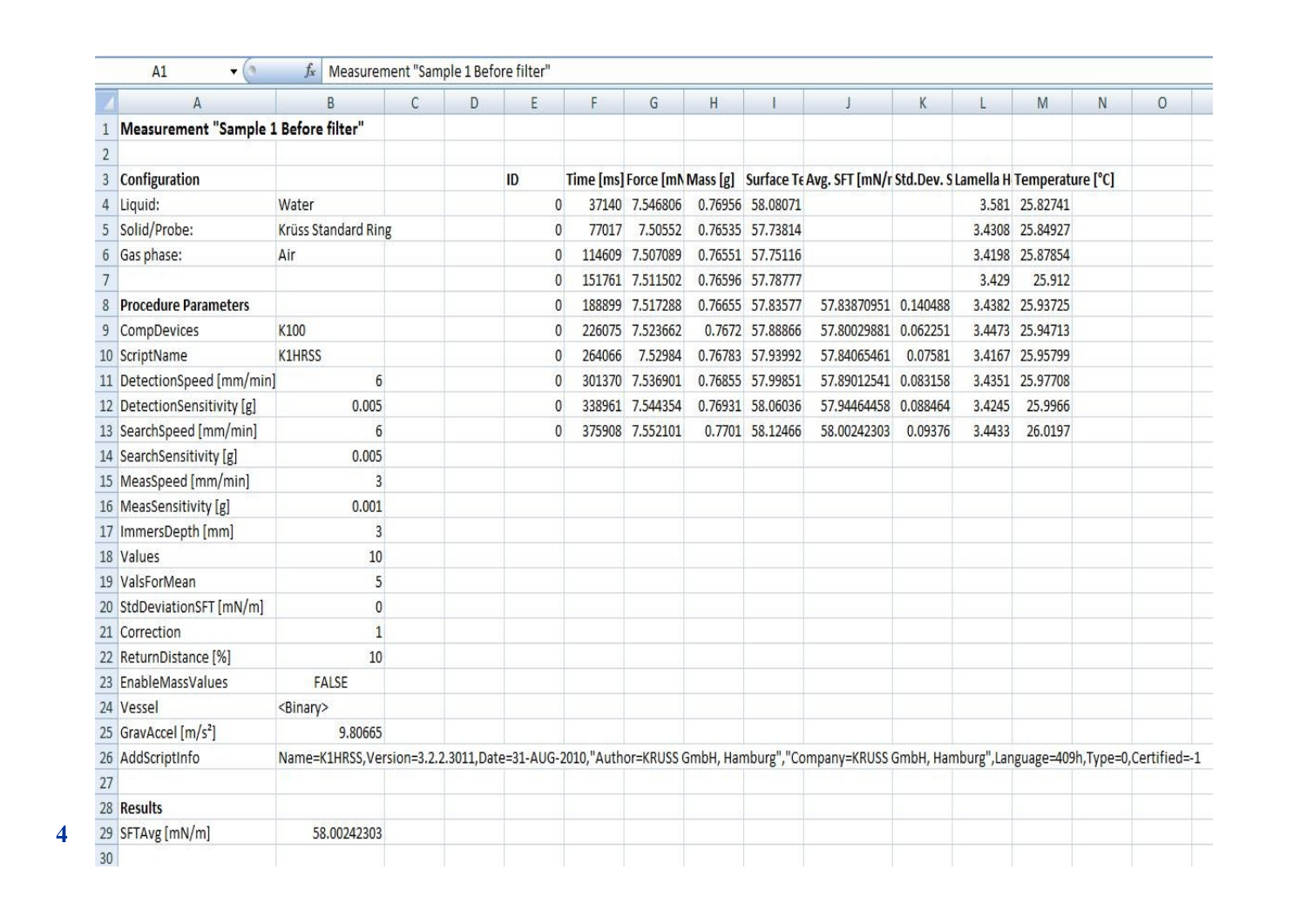#### **SAMPLE TWO -**

**STRUCTURED WATER After going through Crystal Blue Ent Water Structuring Unit**



# **5 Surface Tension Report Vijay**